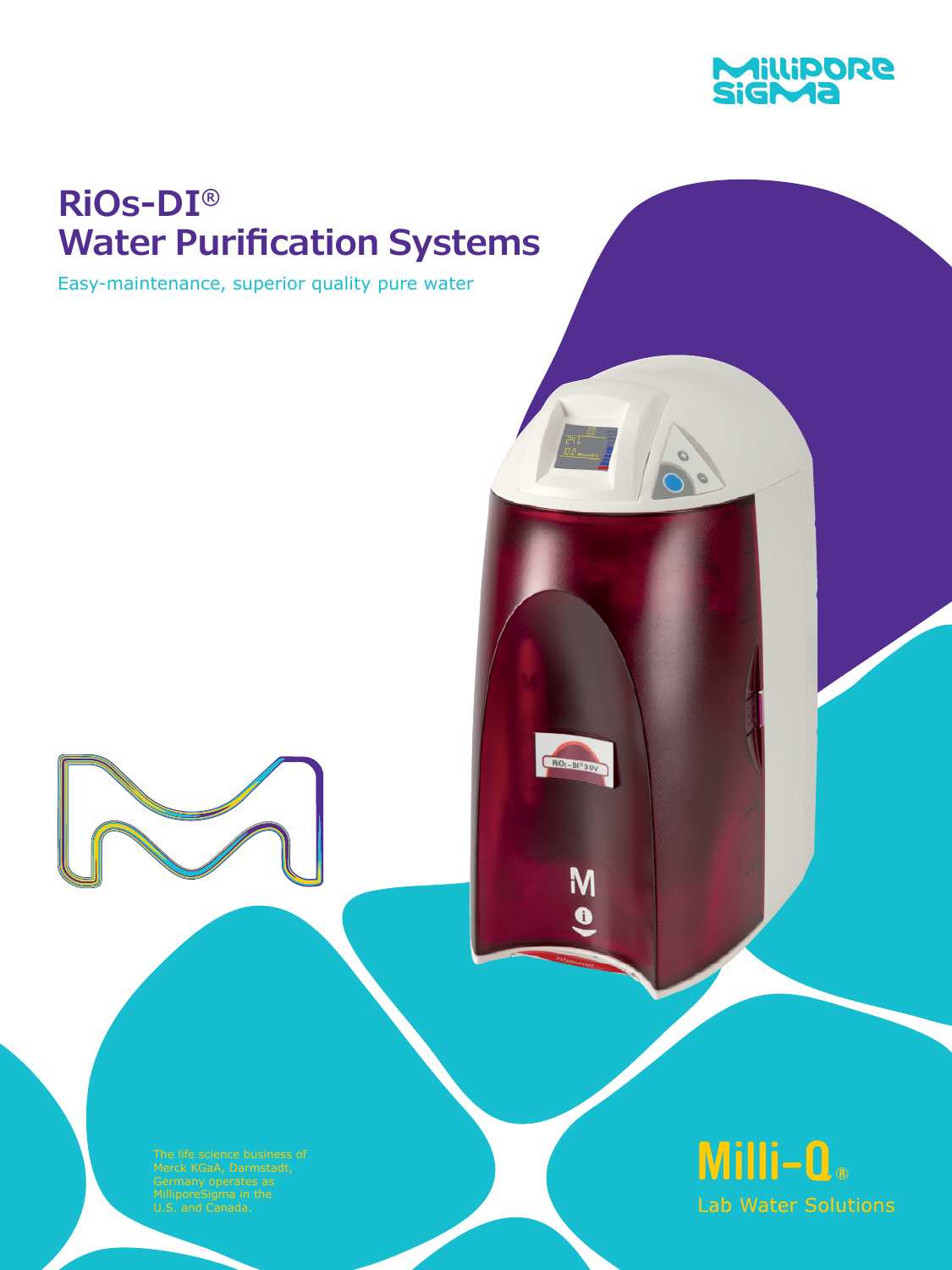# **Easy-maintenance, superior quality pure water**

| Your water purification needs                                                               | Our solution: The RiOs-DI® water purification systems                                                                                                                                                                                                                                                                                                   |
|---------------------------------------------------------------------------------------------|---------------------------------------------------------------------------------------------------------------------------------------------------------------------------------------------------------------------------------------------------------------------------------------------------------------------------------------------------------|
| High quality pure water without<br>the drawbacks of service DI or<br>distillation equipment | Easy-to-use RiOs-DI® systems produce Type II pure<br>water whose quality is superior to that of service DI or stills.<br>Plus, with their combination of reverse osmosis (RO)<br>technology and deionization resins, RiOs-DI® systems let<br>you avoid the issues associated with service DI or distillation<br>(maintenance, storage, cleaning, etc.). |
| Pure water for general laboratory use                                                       | Water from RiOs-Di® systems is suitable for a variety<br>of uses, including buffer and reagent preparation;<br>microbiological culture media preparation; and<br>glassware rinsing.                                                                                                                                                                     |
| Compact design for the most efficient<br>use of your lab space                              | A small footprint makes it easy to install the RiOs-DI®<br>system wherever you want to in your lab.                                                                                                                                                                                                                                                     |
| Flow rate and storage volume to meet<br>your low-volume pure water needs                    | RiOs-DI <sup>®</sup> systems have a <b>pure water flow rate of</b><br>> 2.4 liters per hour and an integrated 6 L reservoir<br>for pure water storage.                                                                                                                                                                                                  |
| High quality water for applications<br>requiring low bacterial levels                       | An optional built-in bactericidal UV lamp is available<br>to help ensure optimal water quality for bacteria-sensitive<br>applications.                                                                                                                                                                                                                  |
| Easily accessible information on<br>system operation                                        | The user-friendly display provides system status at a<br>glance; the concise <b>Quick Reference Guide</b> is a handy<br>guide for daily operation.                                                                                                                                                                                                      |
| Simple self-maintenance                                                                     | The single SmartPak® RODI cartridge enables easy and<br>rapid replacement.                                                                                                                                                                                                                                                                              |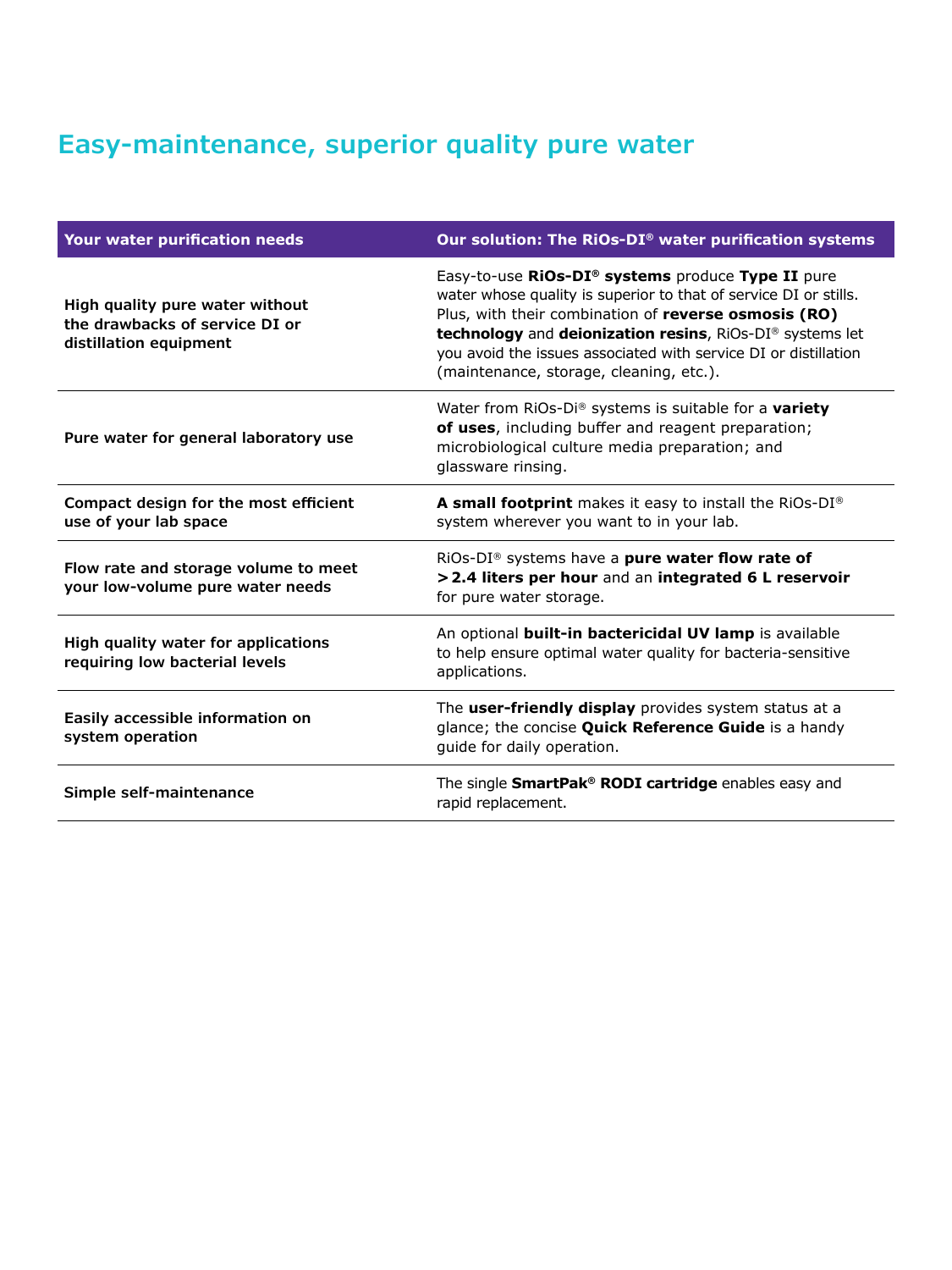# **RiOs-DI® systems water purification pathway**



### **Get superior water quality and peace of mind!**

#### **RiOs-DI® systems: a better alternative to stills and service DI**

With their combination of reverse osmosis (RO) technology and deionization (DI) resins, the compact, user-friendly RiOs-DI® systems produce high quality pure water — easily and economically. The combined power of RO and DI resins in RiOs-DI® systems provides pure water with high resistivity (> 10 M $\Omega$ ·cm) and low TOC (< 30 ppb) whose quality surpasses that of service DI or distilled water. In addition, RIOs-DI® systems also let you avoid the many drawbacks of these other purification methods: high lab space demands to store resin bottles or accommodate distillation equipment; heavy maintenance; lack of water quality monitoring; and in the case of distillation, high energy and water use, as well as the need for strong chemicals for cleaning purposes.

#### **Pure water for general lab applications**

Type II pure water from RiOs-DI® systems is suitable for basic laboratory needs, such as buffer and reagent preparation; micro-biology culture media preparation; general washing and glassware rinsing.

#### **Bacteria-sensitive applications**

RiOs-DI® systems are also available with a built-in 254 nm UV lamp to reduce the level of bacteria for critical applications.

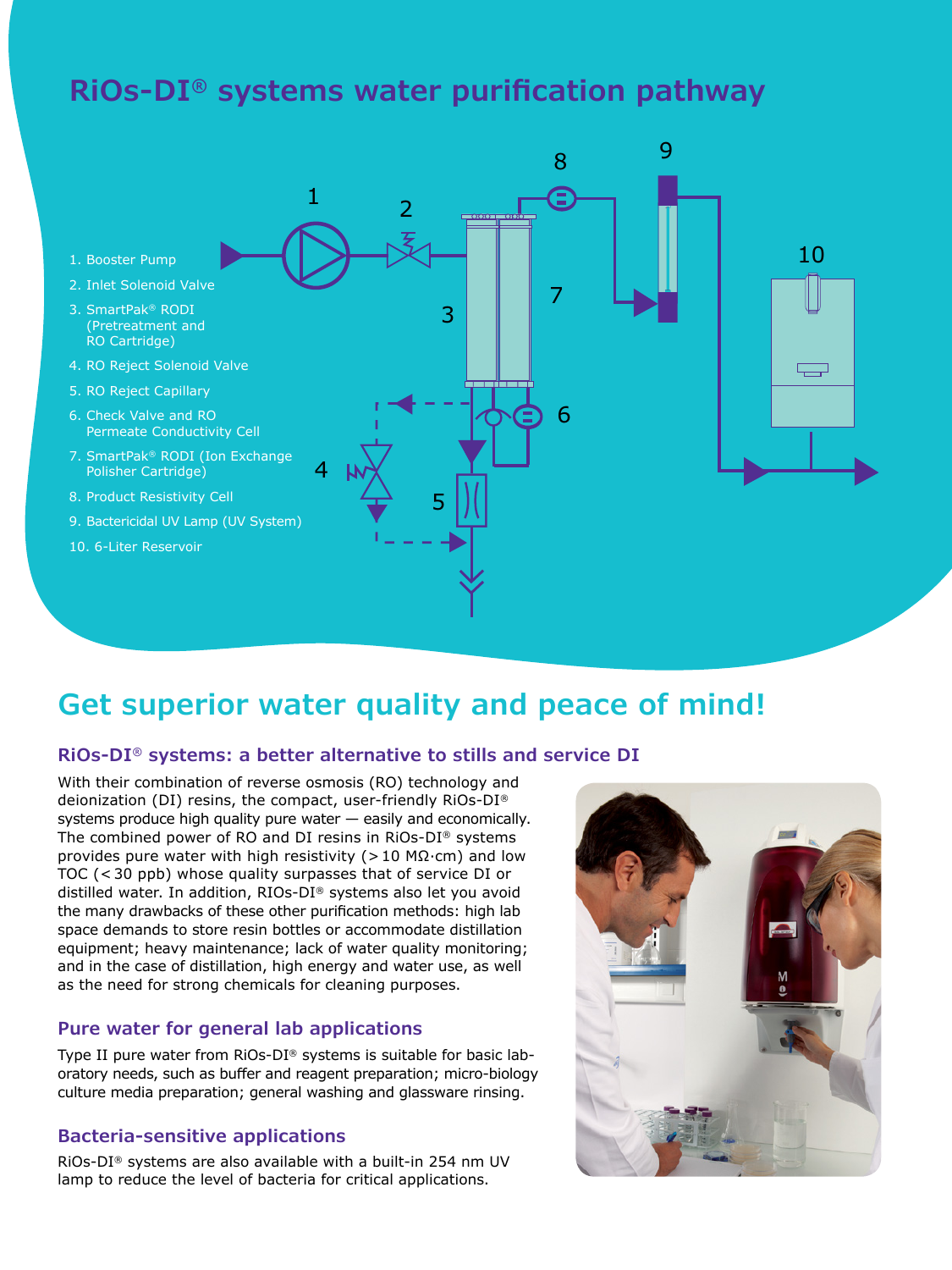# **Benefit from compact, user-friendly design**

### **Easy installation**

RiOs-DI® systems are designed for easy installation: just connect the system to a tap water supply, plug it in, and insert the SmartPak® RODI cartridge  $$ your system is ready to use!

### **Optimized lab space**

With their integrated 6-liter reservoirs, RiOs-DI® systems can easily be installed wherever you need pure water in your lab, on the benchtop, or on the wall.



# **We offer more than water**

### **Just the information you need**

The intuitive color graphic display shows key system parameters at a glance, enabling easy water quality, reservoir level, and maintenance warning monitoring. Additional information on system operation and maintenance is provided by the Quick Reference Guide and User Manual stored on the water production unit.

### **User-friendly maintenance**

At the heart of the RiOs-DI® system is the all-in-one SmartPak® RODI cartridge that combines the different purification technologies. A quick single pack change is all the regular maintenance needed! Following an automatic flush cycle, the system will set itself up to produce optimal water quality. You will receive an automatic notification on the RiOs-DI® system's screen when it's time to change the cartridge, which is easily done in a couple of minutes.

### **Milli-Q® Services Plans**

To optimize the performance and lifetime of your water purification system, we offer a complete portfolio of service plans, ranging from a single annual checkup to full system coverage. For more information, please check with your MilliporeSigma applications specialist or visit our website:

**EMDMillipore.com/Milli-QServices**



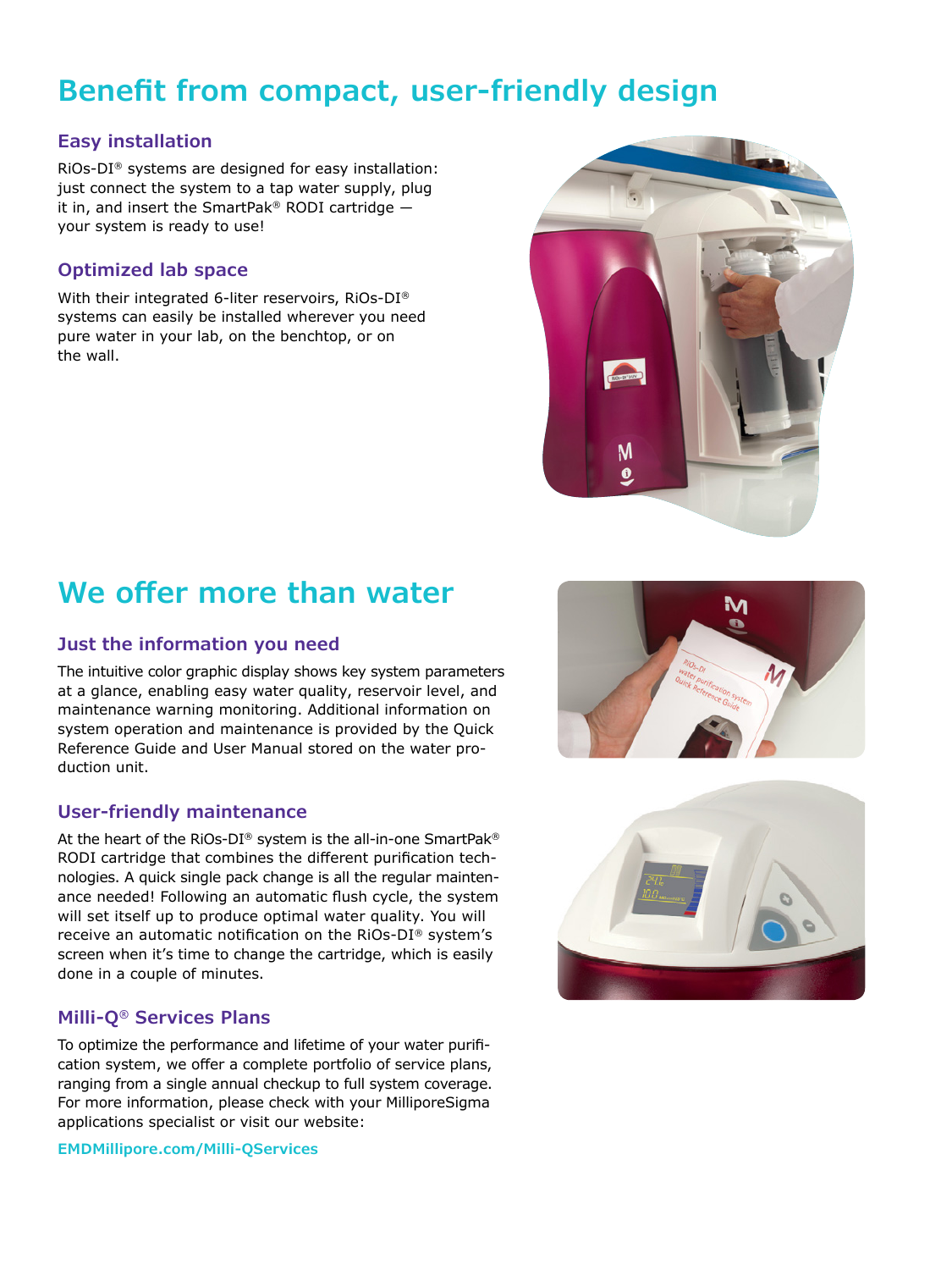### **Specifications**

**Pure (Type II) Product Water Quality RiOs-DI® Systems**

Resistivity  $> 10 MΩ·cm @ 25°C$ 

Production flow rate  $3$  L/h  $@$  15 °C  $\pm$  15%

Organics & Particulates Typical rejection >99%

TOC (Total Organic Carbon)  $<$  30 ppb

#### **System Information**

| <b>Dimensions</b><br>$(H \times W \times D)$                    | 500 x 290 x 330 mm<br>$(19.7 \times 11.4 \times 13 \text{ in.})$ |
|-----------------------------------------------------------------|------------------------------------------------------------------|
| Net weight (RiOs-DI® system<br>w/o bactericidal UV lamp)        | 7.3 kg $(16.1 \text{ lb})$                                       |
| Net weight (RiOs-DI® system<br>with bactericidal UV lamp)       | 7.8 kg (17.2 lb)                                                 |
| Operating weight (RiOs-DI® system<br>w/o bactericidal UV lamp)  | 16.7 kg (36.7 lb)                                                |
| Operating weight (RiOs-DI® system<br>with bactericidal UV lamp) | 17.3 kg (38 lb)                                                  |
| Built-in reservoir volume                                       | 6 L (1.6 gal)                                                    |
| Electrical feed voltage                                         | $100 - 250$ V $\pm 10\%$                                         |
| Electrical feed frequency                                       | 50-60 Hz $\pm$ 10%                                               |
| Tap (feed) water connection                                     | $1/2''$ Gaz M                                                    |
| Tap (feed) water pressure                                       | $0.5$ to 6 bar                                                   |